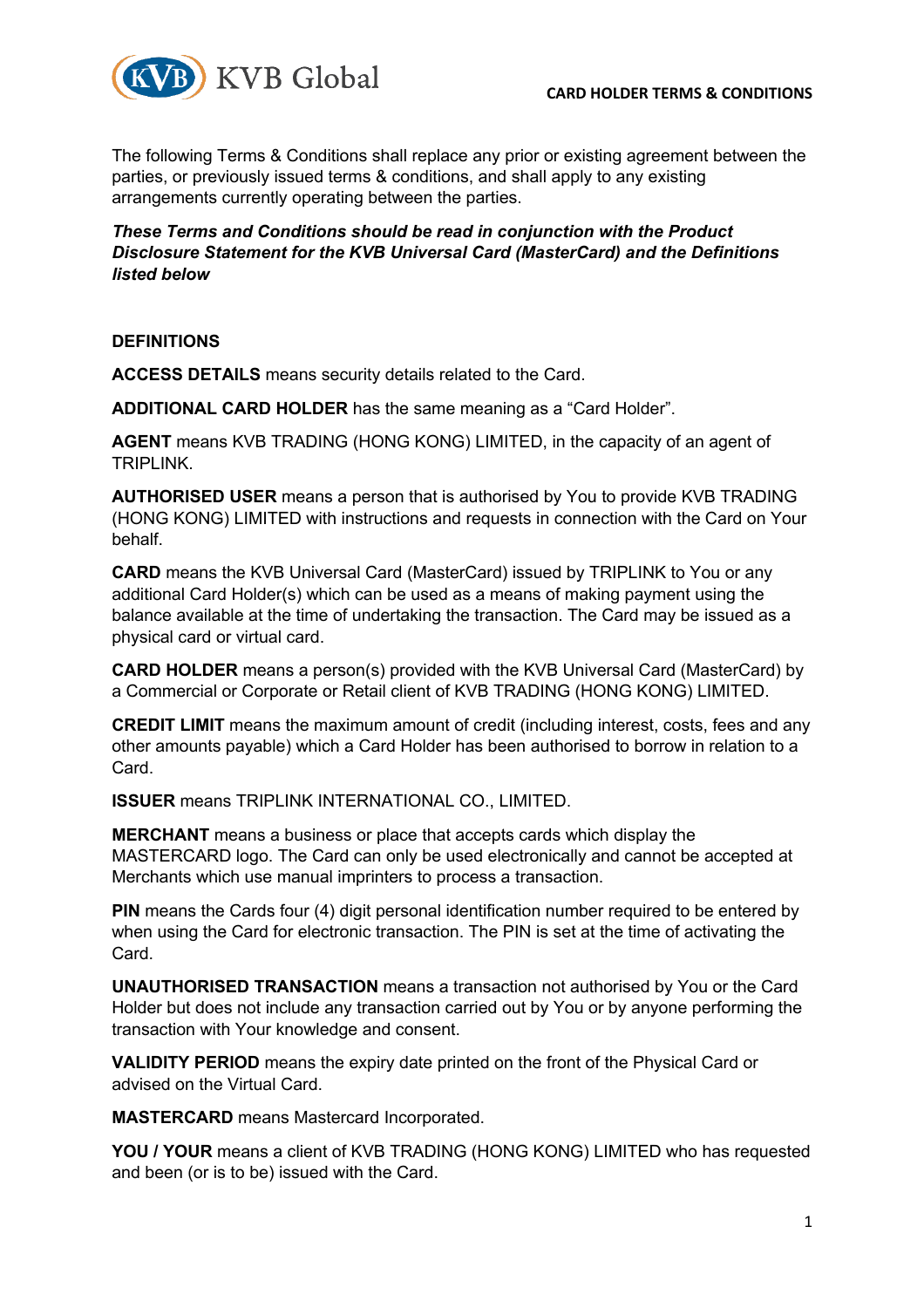

### 1. **THE CARD**

- 1.1 The Card is the KVB Universal Card (MasterCard) issued by TRIPLINK INTERNATIONAL CO., LIMITED ("**TRIPLINK**").
- 1.2 KVB TRADING (HONG KONG) LIMITED ("**KVB**") is authorised by TRIPLINK to act as the Agent.
- 1.3 The Card shall always remain the property of TRIPLINK and may be recalled or replaced by TRIPLINK at any time in TRIPLINK's absolute discretion with KVB's prior consent.
- 1.4 Activation of the Card constitutes Your acceptanceand agreement to be bound by these terms and conditions ("**Terms and Conditions**").
- 1.5 When You or an Authorised User requests a Card, it can be issued in two forms for You to select. A virtual card ("**Virtual Card**") or a physical card ("**Physical Card**")
- 1.6 A Virtual Card shall consist of a 16-digit account number, expiry date and a CVV code (the Card details) which will be made available to You if we agree to Your request to be issued a Card. We may in the future provide the functionality for You to be issued with a Physical Card. Physical Cards will be sent to You by mail, if we approve Your request.
- 1.7 A Virtual Card may be used to make purchases over the phone or the internet or in any "card not present transaction" by entering Your Card Details where Mastercard is accepted as a means of payment. A Virtual Card cannot be used to make a payment in person or in any transaction which required the use of a Physical Card. Virtual Cards may be issued so that they can be used repeatedly until the expiry date.
- 1.8 Physical Cards may be used in the same way as a Virtual Card and may also be used for in store and card present transactions where Mastercard is accepted electronically.
- 1.9 When You receive a Physical Card, You must sign the back of the Card and activate the Card.

## 2. **ELIGIBILITY**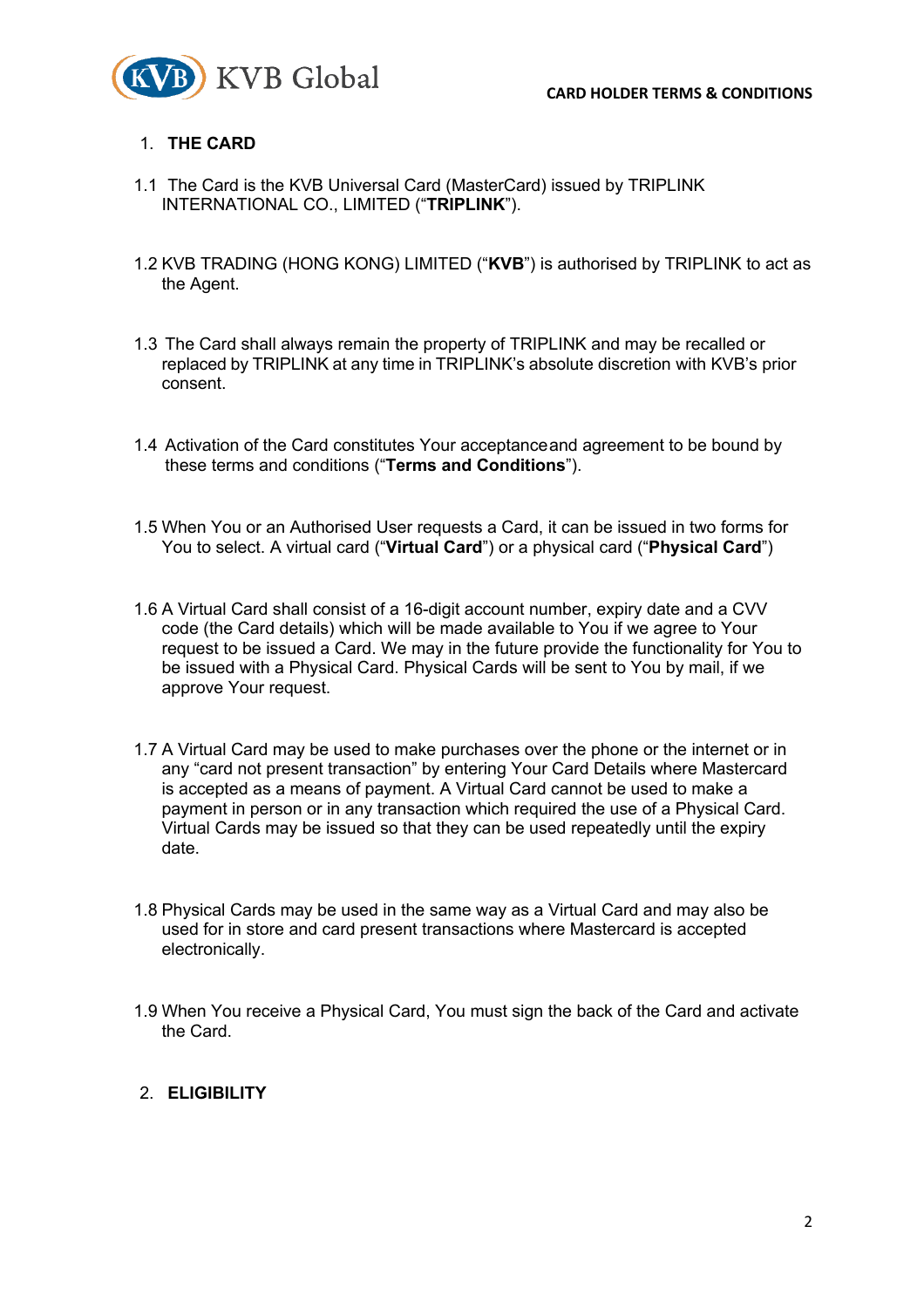#### **CARD HOLDER TERMS & CONDITIONS**



- 2.1 You must be a client of KVB and must pass our regulatory due diligence checks, not be in breach of these Terms and Conditions, and not have had any previous account with KVB closed by us.
- 2.2 Notwithstanding clause 2.1, KVB & TRIPLINK may, in its sole discretion and without having to assign any reason,refuse to issue the Card to You, or to recall, suspendor terminate a Card that has been issued to You. For avoidance of doubt, no TRIPLINK or KVB service shall commence until compliance checks have been completed.
- 2.3 Your Card shall be valid for the period stated on theCard ("**Validity Period**"). Renewal or replacement of the Card will be at KVB 's sole discretion.
- 2.4 You shall deliver or cause to be delivered to KVB & TRIPLINK such information as KVB & TRIPLINK may reasonably request for the purpose of the Card and the Terms and Conditions including but not limited to documents and/or information regarding Your financial affairs and/or identity along with the documents and / or information regarding the identity of the person(s) allocated the Card. You present and warrant that all information provided by You or any third party on Your behalf is accurate in all material respects, and You will not omit or withhold any information which would make the information inaccurate in any material respect.
- 2.5 You and each of Your Authorised Users which are authorised by You to request Cards may request a Card be issued to You or an Additional Card Holder.
- 2.6 You must ensure that KVB & TRIPLINK will be provided with the following details of any Additional Cardholder including first and last name, address, phone and email address, date of birth and gender and any other contact or identification information of the Additional Cardholder that KVB or TRIPLINK may reasonably require.
- 2.7. You must inform KVB promptly if any details previously provided about an Additional Cardholder change or are incorrect. You will ensure that Your Additional Cardholders comply with these Terms and Conditions in respect of Your obligations and liabilities under these Terms and Conditions and for such purposes any references to: (a) 'you' shall (where the context requires) be read as including Your Additional Cardholders; and (b) any reference to 'Your Card' or 'Card' shall (where. context requires) include Cards issued to Additional Cardholders.
- 2.8 We may in our discretion refuse to issue a Card to an Additional Cardholder (for example, where we have not been provided with information we have requested about the Additional Cardholder) or limit the number of Additional Cardholders in connection with Your account.
- 2.9 You acknowledge and agree that You are liable for all transactions made by an Additional Cardholder using a Card. You are also bound by all requests made by an Authorised User for us to issue a Card.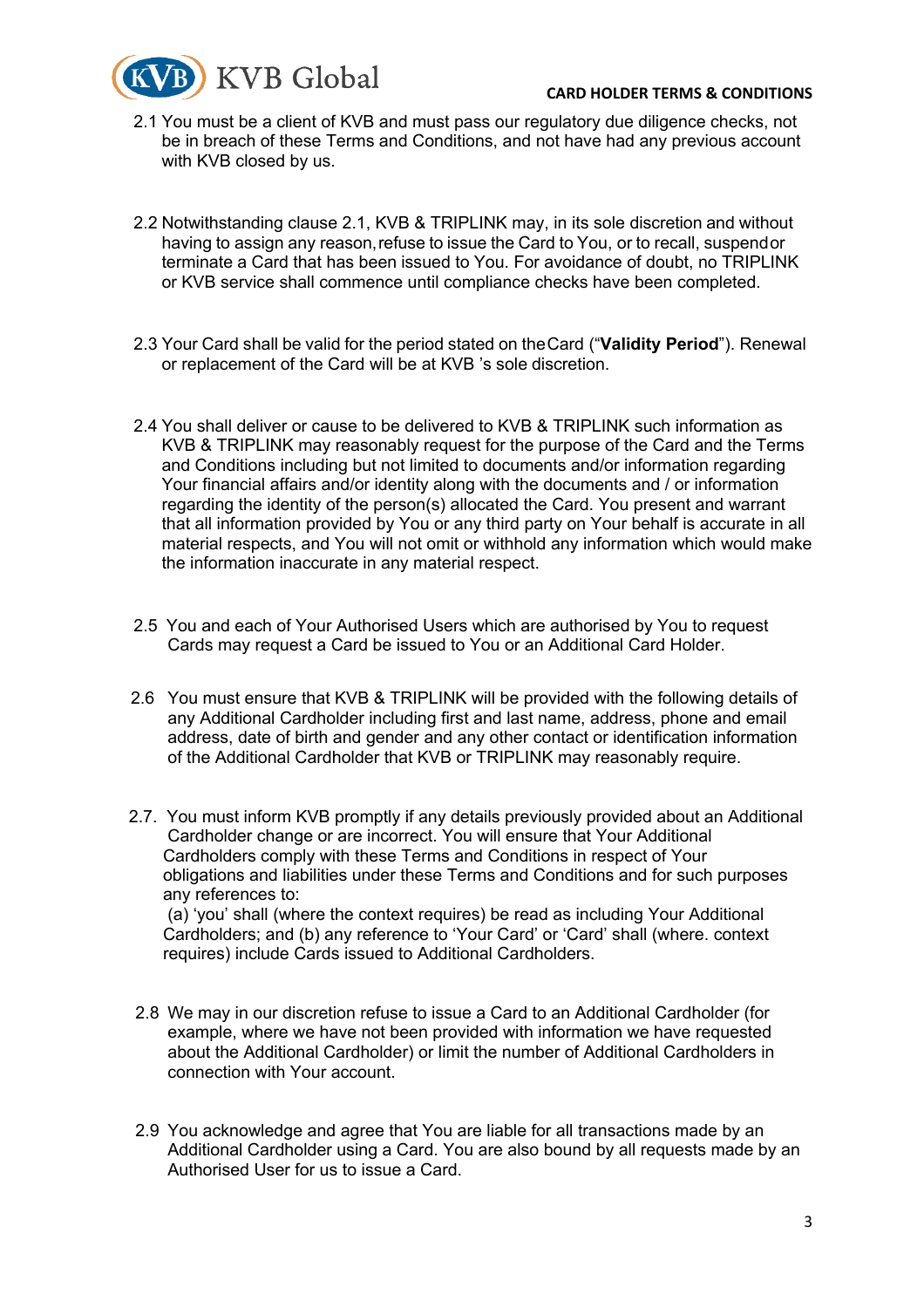

### 3. **SCOPE OF USE**

- 3.1 No one else but You or the Cardholder may use the Card during the Validity Period in accordance with applicable laws,the MASTERCARD rules and these Terms and Conditions.
- 3.2 You may use the Card to make payments for goodsand services at merchants that accept cards which display the MASTERCARD logo for payments.
- 3.3 You are fully responsible for ensuring that You only make payments to persons or entities in connectionwith commercial transactions in compliance with any applicable laws and regulations. At no time and under no circumstances shall You use the Card in connection with any illegal activities including but not limited to Sanctions, money-laundering, fraud and the funding of terrorist organisations.

If You are in doubt as to the legality of a supply or purchase, You should not. continue with such payment. "**Sanctions**" refers to any economic sanctions laws, regulations, embargoes or restrictive measures administered, enacted or enforced from time to time by the Joint Financial Intelligence Unit in Hong Kong, the Commerce and Economic Development Bureau in Hong Kong, the Hong Kong Monetary Authority, or any other sanctions or other relevant authority in Hong Kong or anywhere else in the world.

- 3.4 KVB are not responsible for the quality, safety, legality, or any other aspect of any goods or services purchased with the Card. KVB is not liable for any loss arising from any merchant refusing to accept Your Card. Any complaints about any goods or services purchased with a Card must be resolved directly with the merchant.
- 3.5 In some cases You may also be charged a surcharge by merchants in connection with the use of the Card. The surcharge may be applied once You have confirmed the amount of the transaction. The surcharge may appear as a separate transaction or as part of the entire purchase amount. Once You have confirmed the transaction, You will not be able to dispute the surcharge amount.

### **4. CREDIT LIMIT**

- 4.1 KVB may, but are not obliged to, provide you and your Card Holders(s) with a Credit Limit that exceeds the total available cash balance in your KVB Multi-currency wallet.
- 4.2 You and Your Card Holder(s) cannot exceed the Credit Limit on a Card. We may review, adjust or cancel your Credit Limit at our discretion. For the avoidance of doubt, the Card is not a debit or prepaid card.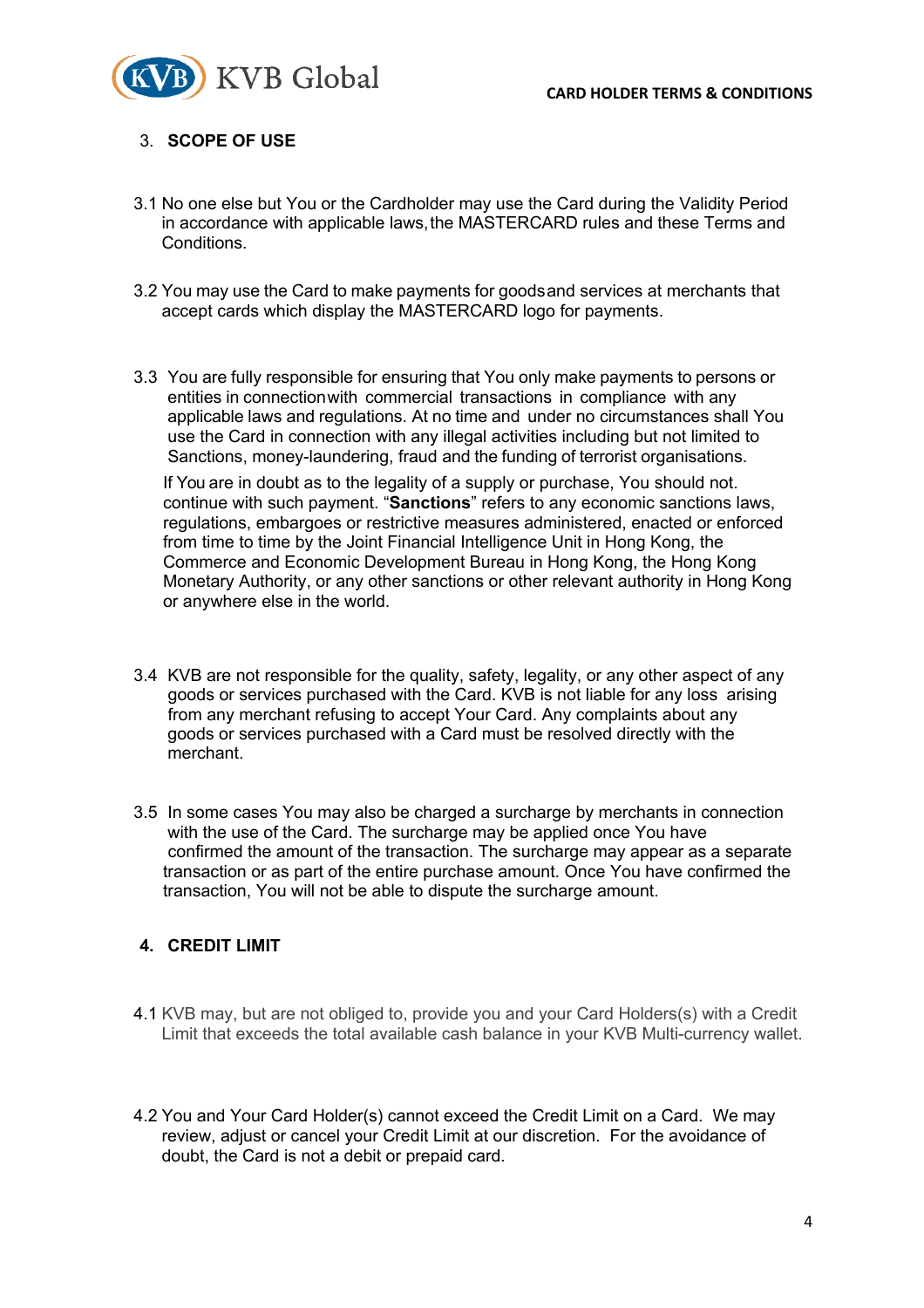

4.3 We reserve the right not to process any Card transaction even though it would not cause a Credit Limit to be exceeded**.**

### 5. **YOUR RESPONSIBILITY**

- 5.1 You are solely responsible for ensuring that there is sufficient Credit Limit in the Card.
- 5.2 Before undertaking a transaction using Your Card, please ensure that Your Card has sufficient Credit Limit.
- 5.3 You must ensure that Your Card Holder(s) always observe the Credit Limit. TRIPLINK may refuse to process any transaction which, in whole or part, exceeds such limits at their sole discretion.

### 6. **REPAYMENTS**

- 6.1 For each Card, at the time of a transaction authorisation, You authorise us to automatically place a hold in Your KVB Wallet balance in an amount equivalent to the transaction value, plus applicable fees. The held amount will not be available for use until such time You have fully repaid any amounts due and payable to us in respect of that Card. Amounts You owe on a Card become due and payable by You once the transaction is authorised. You further authorise us to set-off and deduct against any amounts due and payable by You to us in respect of your Card transactions (as well as interest, costs, fees and other amounts payable) in accordance with our standard settlement cycle.
- 6.2 You must pay us all amounts owing in relation to all Cards. Usually, repayments will be automatic as we will apply the corresponding balance of Your KVB Wallet to the debts owing by You or Your Card Holder(s) in relation to such Card. If, for any reason, the balance of Your KVB Wallet is insufficient to discharge such debts in full, we may exercise our right to set off such debts against the balance in any of Your other accounts held with us towards the full or partial settlement of such debts, and/or request immediate settlement of any such outstanding amount by You.
- 6.3 For the purposes of this clause, "**KVB Wallet**" refers to such designated accounts held by You with us which are linked to the Card, and the balance of which You have authorised us to apply to debts owing by You or Your Card Holder(s) in relation to such Card.

## 7. **FEES**

7.1 Your use of the Card is subject to the fees set out in Appendix A.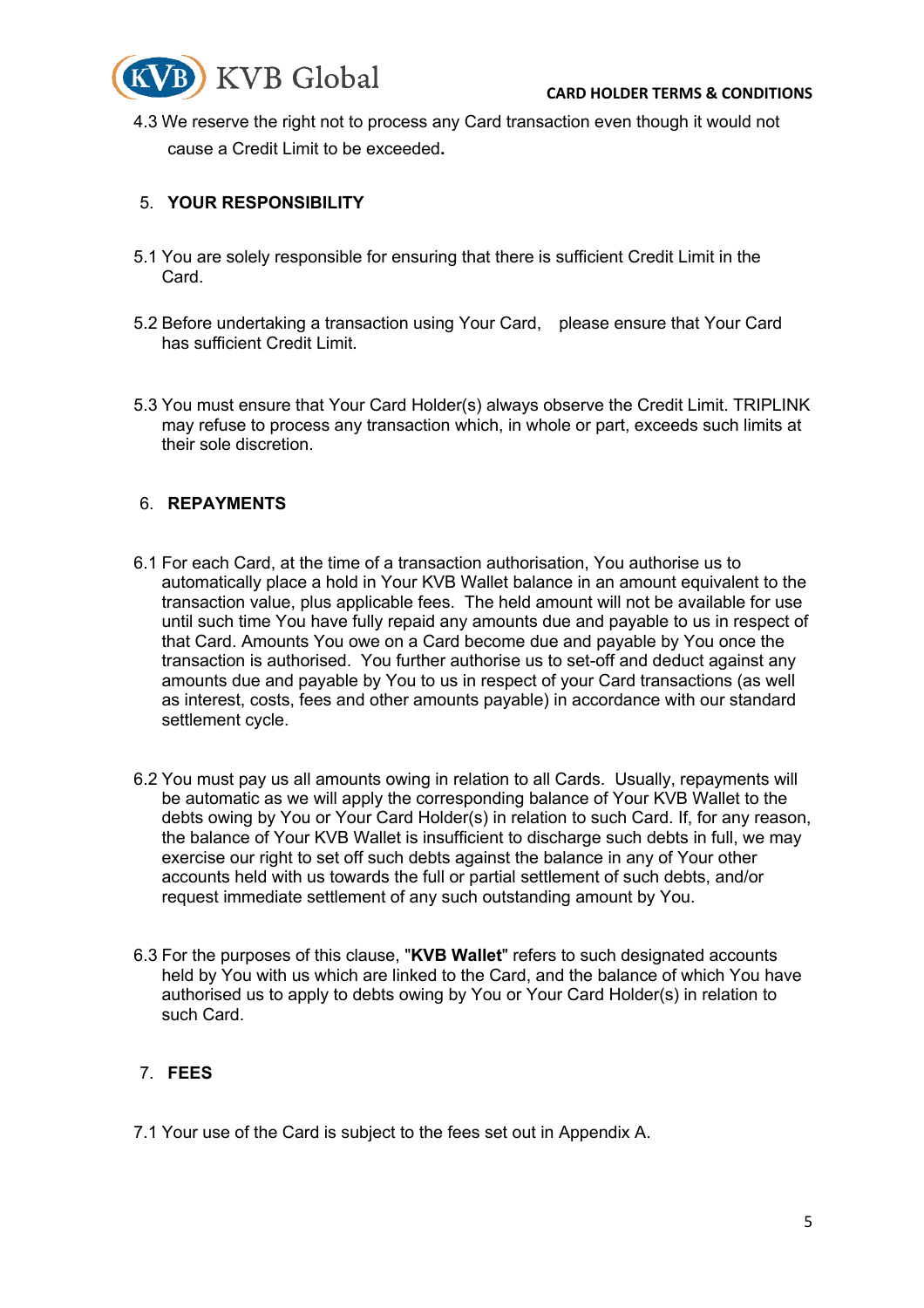

#### **8. SAFETY AND SECURITY**

 8.1 You shall at all times be solely responsible for the security of the Card and all transactions and charges incurred under the Card.

#### 8.2 You must:

(a) only allow Authorised Users authorised to use a Card issued to You to use that Card and not any other person;

(b) only allow an Additional Cardholder to use a Card that has been issued to them to use that Card and not any other person;

(c) not give Your PIN to anyone else;

(d) not use identifiable numbers which could be easily guessed by someone else for Your PIN;

(e) regularly monitor Your account to make sure no unauthorised transactions have occurred;

(f) not record the PIN on anything carried with Your Card or on anything liable to loss or theft simultaneously with Your Card, unless you make a reasonable attempt to protect the security of the PIN;

 (g) if Your Card is lost or stolen, if you suspect that someone else knows Your PIN or Your Card Details, or if you think Your Card, Card Details or PIN may be misused, stop using the Card and contact us immediately; and

(h) notify KVB immediately and in no event later than seven (7) days after any unauthorised, incorrect, disputed entry is reflected in Your transaction history. Following the expiry of this period, You are deemed to have agreed to such and such entry.

- 8.3 You undertake never to disclose Your Access Details to a third party. If You disclose any of Your Access Details to a third party, You will be liable for all losses incurred in connection with the Card.
- 8.4 You must also comply with any additional security requirements we notify to You from time to time.
- 8.5 We may disclose any information we believe to be reasonable to law enforcement agencies if we suspect there has been any unauthorised use, misuse or fraud in connection with Your Card.
- 8.6 You or any Authorised User which is authorised by You may request a Card to be cancelled or temporarily suspended at any time.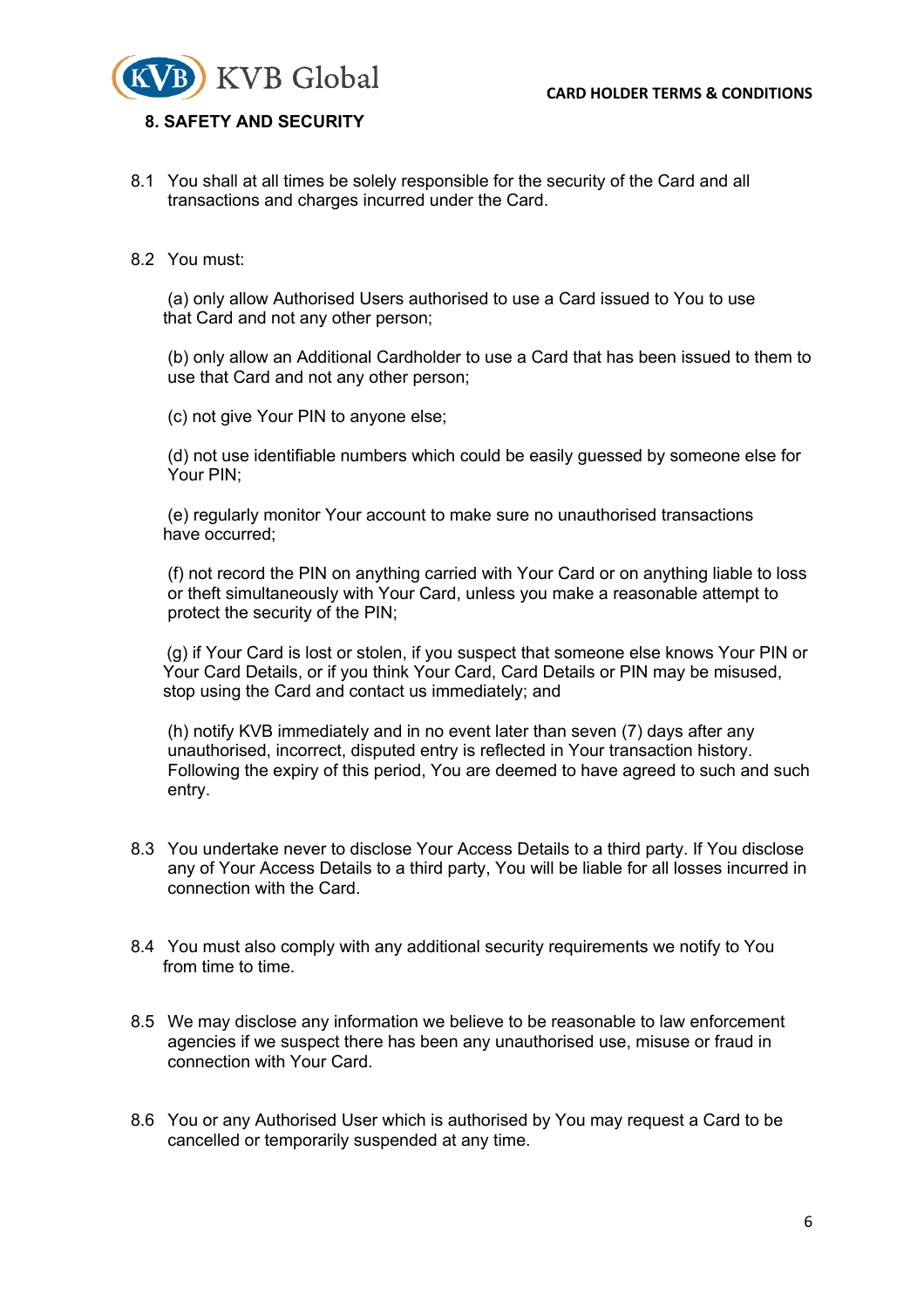

#### **CARD HOLDER TERMS & CONDITIONS**

- 8.7 We may cancel or temporarily suspend a Card if we have reasonable grounds for suspecting that the security of the Card is compromised, or You have breached the these Terms and Conditions. You will however remain liable for all transactions. made through Your Card prior to its cancellation or suspension and for all transactions posted to Your account up until the Card is cancelled.
- 8.8 You may request us to place a special restriction on: (a) the maximum amount for a transaction that may be conducted using a Card; and (b) the place at which, or merchant with which, a Card may be used. Such a request must be made to us in writing. We will inform You if we approve the request.
- 8.9 KVB cannot guarantee that all restrictions placed on a Card will be always effective, particularly when a restriction implementation relies on properly functioning and / or third-party networks. It is Your obligation to notify each Authorised User of any restrictions that apply to a Card and the rules regarding the use of Cards
- 8.10 If You have any indication or suspicion that the Access Details have been stolen, misappropriated, used without authorisation or otherwise compromised, You must notify KVB immediately. Any delay of failure to notice KVB may result in You being liable for all transactions and losses incurred in connection with the Card.
- 8.11 You authorise KVB to accept, rely and act upon any instruction received, or purported to be received from You. Where KVB receives any instruction from a person using the Access Details, KVB shall be entitled to treat such instructions as having been received from You. KVB is under no obligation to check the authenticity or accuracy of any instruction received from You and shall not be liable for any losses incurred or suffered by You or any third party for complying with such instruction(s).
- 8.12 KVB may in its sole discretion screen all instructions given by You in relation to the Card before carrying out such instructions.
- 8.13 You undertake to provide and update KVB from time to time with complete and accurate contact details.

## **9. LIABILITY**

- 9.1 You are liable for all transactions made by You, any Additional Cardholders or Authorised Users using a Card until such time as such Card expires or is cancelled.
- 9.2 Without limiting any clause of these Terms and Conditions, You will be liable for all unauthorised transactions where You have contributed to the loss by:
	- (a) Breaching or compromising the security of Your Card, PIN, Card Details; or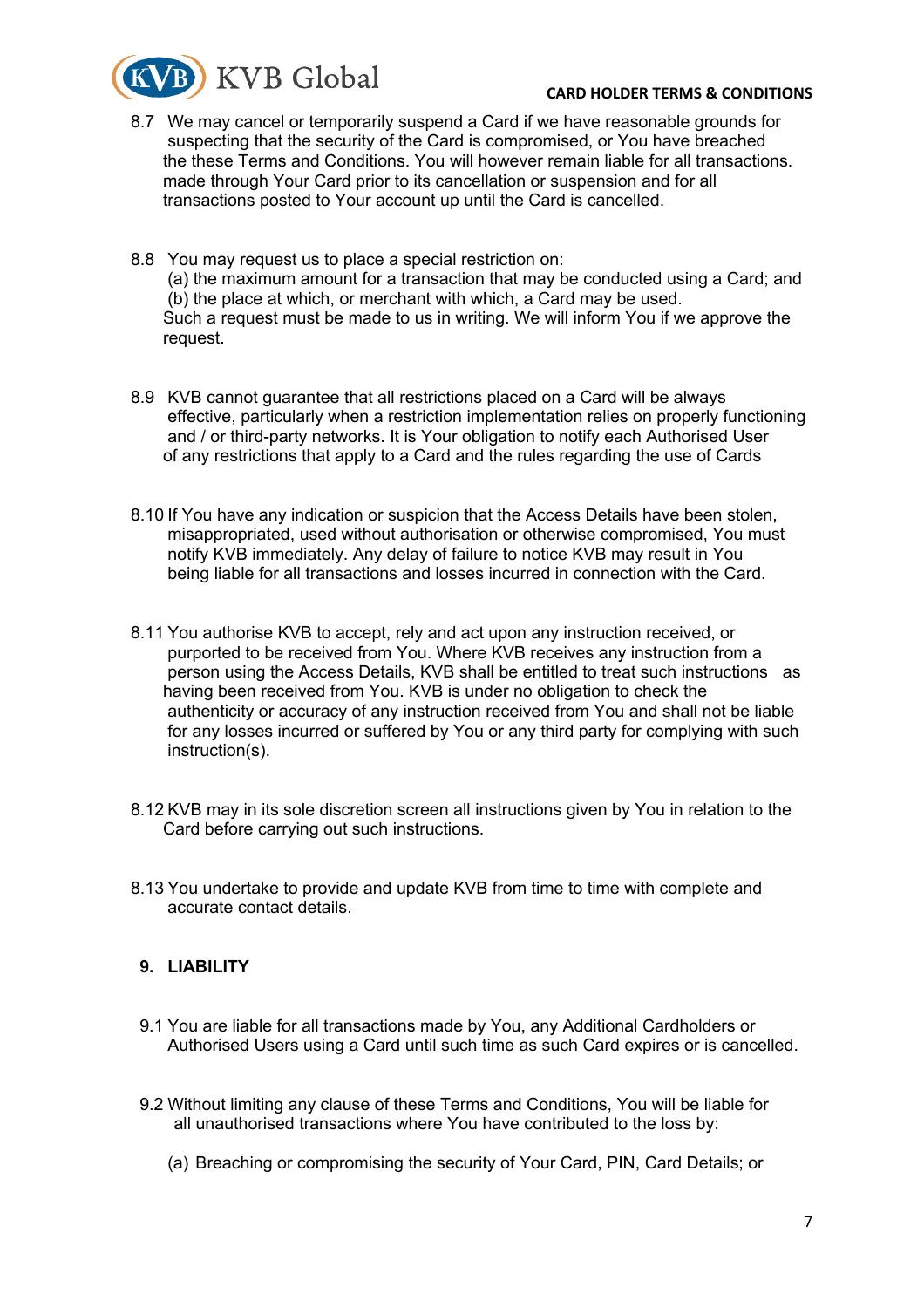

(b) Delaying the reporting of the loss, theft or misuse of Your Card, PIN or Card Details,

in which case You will be liable for all losses until such time as You notify KVB of the loss, theft or misuse of Your Card.

 9.3 KVB are not responsible for any decision by a merchant to accept or reject the use. of a Card or for any charges incurred by any user of a Card who does not, in fact, have sufficient authorisation from You to use the Card.

## **10. UNAUTHORISED USE AND LOSS OR THEFT OF THE CARD**

- 10.1 You must notify KVB immediately if any of the following events has occurred (each an "**Unauthorised Transaction**"):
	- (a) the security of the Card has been compromised;
	- (b) the Card is lost or stolen;
	- (c) the Card is damaged or not working properly; or
	- (d) any unauthorised transactions.
- 10.2 You shall provide the following information when requested by KVB :
	- (a) details of the Card;
	- (b) Your identification information;

(c) the type of authentication device, access code and device used to perform the Unauthorised Transaction;

(d) whether the Card, authentication device, or Access Details was lost, stolen or misused;

(e) the date and time of the loss or misuse and the date, time and method that the loss or misuse, was reported to the police;

(f) how You safeguard Your Access Details and whether You had disclosed the Access Details to a third party; and

(g) any other information about the Unauthorised Transaction known to You.

- 10.3 You must make a police report upon request by KVB and provide a copy of such report to KVB.
- 10.4 If You are not able to notify KVB of an Unauthorised Transaction as soon as You became aware of such incident, You must provide KVB with the reasons for the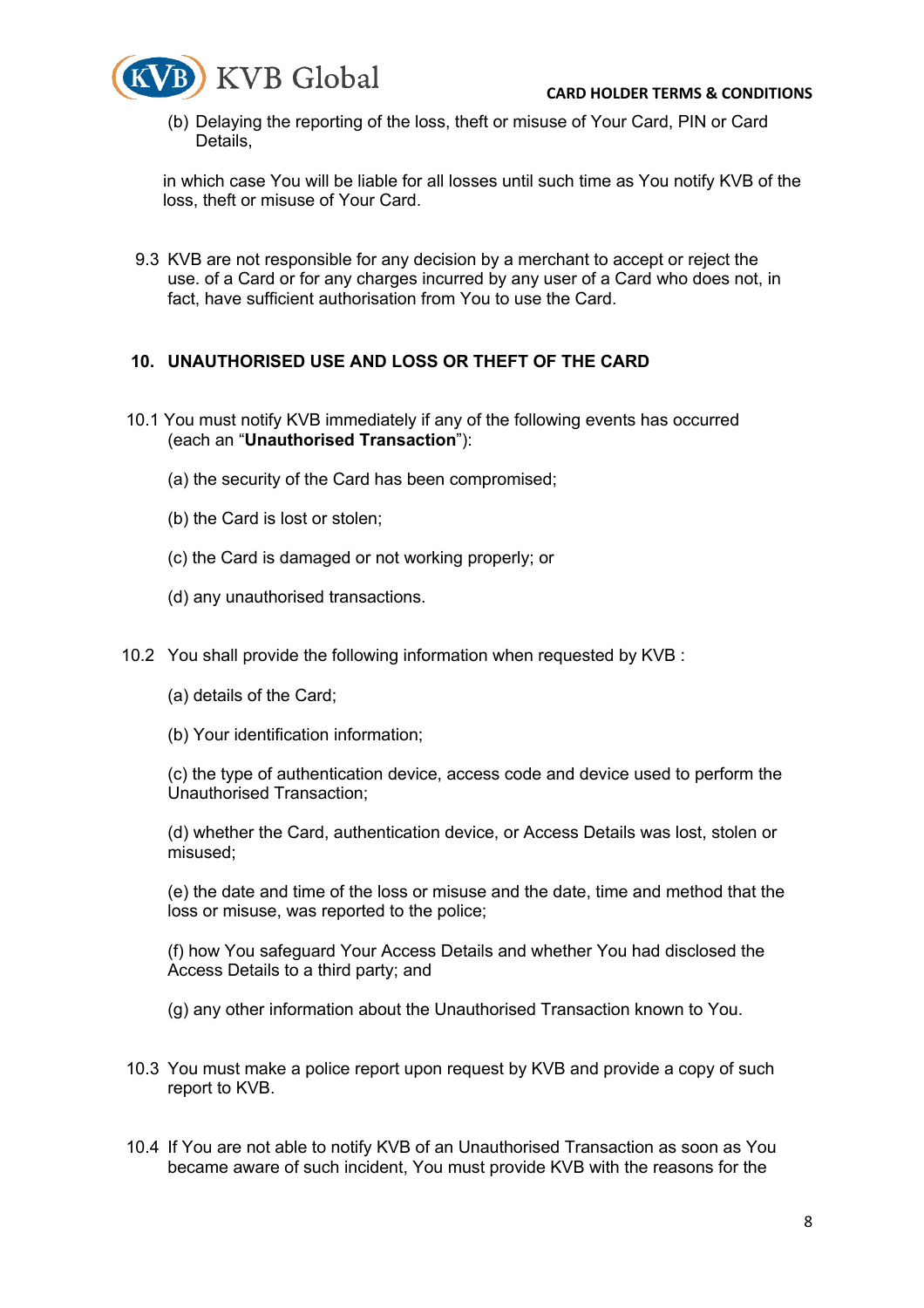

delayed report for example, it would be unreasonable for You to monitor a transaction notification during certain time or circumstances.

- 10.5 The Issuer or KVB shall suspend the Card upon receipt of notification from You of a failure to do so in accordance with Clause 10.1 above until appropriate measures. are taken to replace the Card and/or restore security to the Card. KVB may charge a fee to replace the Card or may refuse to replace the Card without liability to You or having to assign any reason.
- 10.6 You shall be liable for all transactions made via the Card prior to the notification. Any delay in or failure to notify KVB immediately may result in You being liable for all transactions and losses incurred in connection with the Card.

### **11. INVESTIGATION OF CLAIMS OF UNAUTHORISED TRANSACTIONS**

- 11.1 Where the Issuer or KVB receives any report of an Unauthorised Transaction from You ("**Relevant Claim**"), KVB and the Issuer shall commence investigation and shall provide You with an electronic written report on the outcome and the Issuers assessment of the Unauthorised Transaction ("**Investigation Outcome**") within a reasonable period of time provided that sufficient information of the Relevant Claim (including any police report) has been received by the Issuer or KVB from You.
- 11.2 Where the Investigation outcome is decided in Your favour, the Issuer shall credit the Card with the amount charged on the Card due to the Unauthorised Transaction ("**Unauthorised Loss**"). You acknowledge and agree that the Unauthorised Loss credited to the Card may be different to the amount originally processed on the Card due to exchange rates fluctuations or the Unauthorised Loss received may only be a partial refund of the original amount.

### **12. LIABILITY FOR UNAUTHORISED TRANSACTIONS**

 12.1 You are solely liable for all losses arising from any Unauthorised Transaction that occurs under the Card.

### **13. REFUNDS AND CHARGEBACKS**

- 13.1 If You wish to receive a refund after conducting a transaction with a merchant via the Card ("**Refunds**"), You should approach the merchant directly with Your request. If the merchant in its discretion decides to process Your request for Refunds, the Issuer shall credit the Card with the Refunds after the Issuer has received the Refunds amount from the relevant merchant.
- 13.2 If You wish to receive a refund from a merchant in respect of a disputed transaction ("**Chargebacks**"), the Issuer may, in its sole discretion, file a formal dispute with such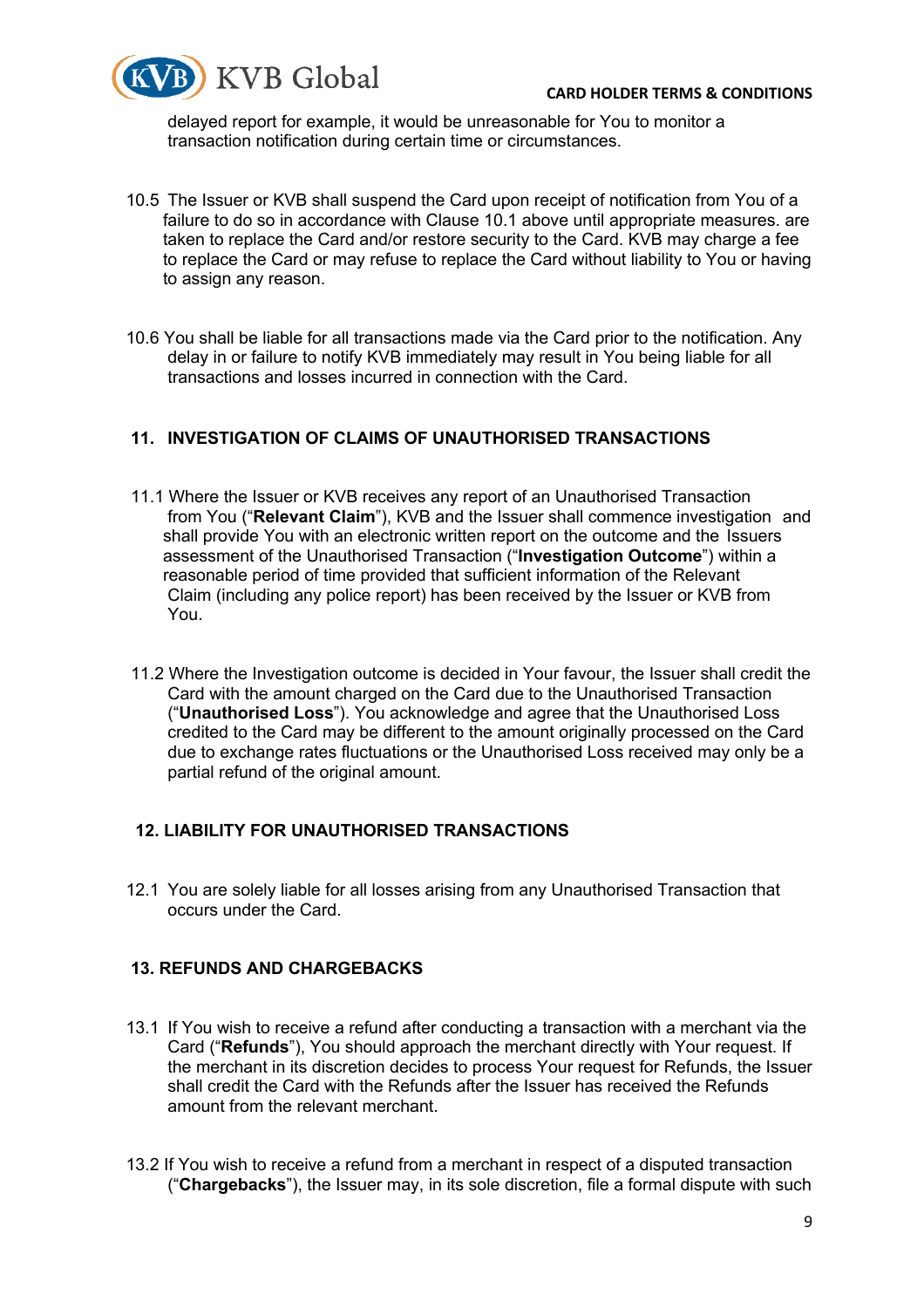

#### **CARD HOLDER TERMS & CONDITIONS**

merchant on Your behalf provided You comply with the Issuers and KVB 's request for information and assistance (including providing the Issuer and KVB with all relevant documents and in such format as requested by the Issuer). If the dispute is resolved in Your favour by MASTERCARD, the Issuer shall credit the Card with the Chargebacks amount upon the Issuers receipt of such amount from MASTERCARD. You acknowledge and agree that the decision of MASTERCARD regarding the validity and value of any Chargebacks is valid and binding. The Issuer or KVB shall not be obliged to investigate or defend the validity and/or value of any Chargeback.

13.3 You acknowledge and agree that:

(a) any claim with respect to a Chargeback shall be extinguished unless it is raised to KVB within 60 calendar days from the date of Transaction; and

(b) any Refund or Chargebacks may be different to the amount originally processed on the Card due to exchange rate fluctuations or the amount received with respect to any Refunds or Chargebacks may only be a partial refund of the original amount.

### **14. LIMITATION OF LIABILITY**

- 14.1 You declare that You have read, understood and accepted all of the terms and conditions outlined in these Terms & Conditions. You agree that when entering into a financial product transaction with us, You are relying on Your own judgment and, to the extent permitted by law, in the absence of negligence, fraud or dishonesty by us or any of our employees, agents and representatives in relation to our activities as the holder of a Money Service Operator licence in Hong Kong, we shall bear no responsibility or liability of any kind whatsoever with respect to any advice or recommendation given or views expressed to You, whether or not the advice, recommendation, or views expressed was as a result of a request by You, nor will we be liable in any respect of any losses incurred by You resulting from dealing in any product or products offered by us.
- 14.2 We shall bear no liability whatsoever in respect of any impact on You caused directly or indirectly by the issuance of any instructions by You to us.
- 14.3 In the absence of negligence, fraud, dishonesty or misconduct by us or any of our employees, agents and representatives and to the full extent of the law, we bear no responsibility or liability for any of Your losses or damages howsoever incurred as a result of any delay in transmitting or a failure to transmit funds caused by reasons outside our control, and You indemnify and agree to keep us and our employees, agents and representatives indemnified and against all sums of money, actions, proceedings, suits, claims, demands, damages, costs, expenses and other amounts whatsoever arising in respect of any such loss or damage. Reasons outside our control may include but are not limited to, government restrictions, power failure, telecommunication failure, strikes or war.

#### **15. GENERAL TERMS**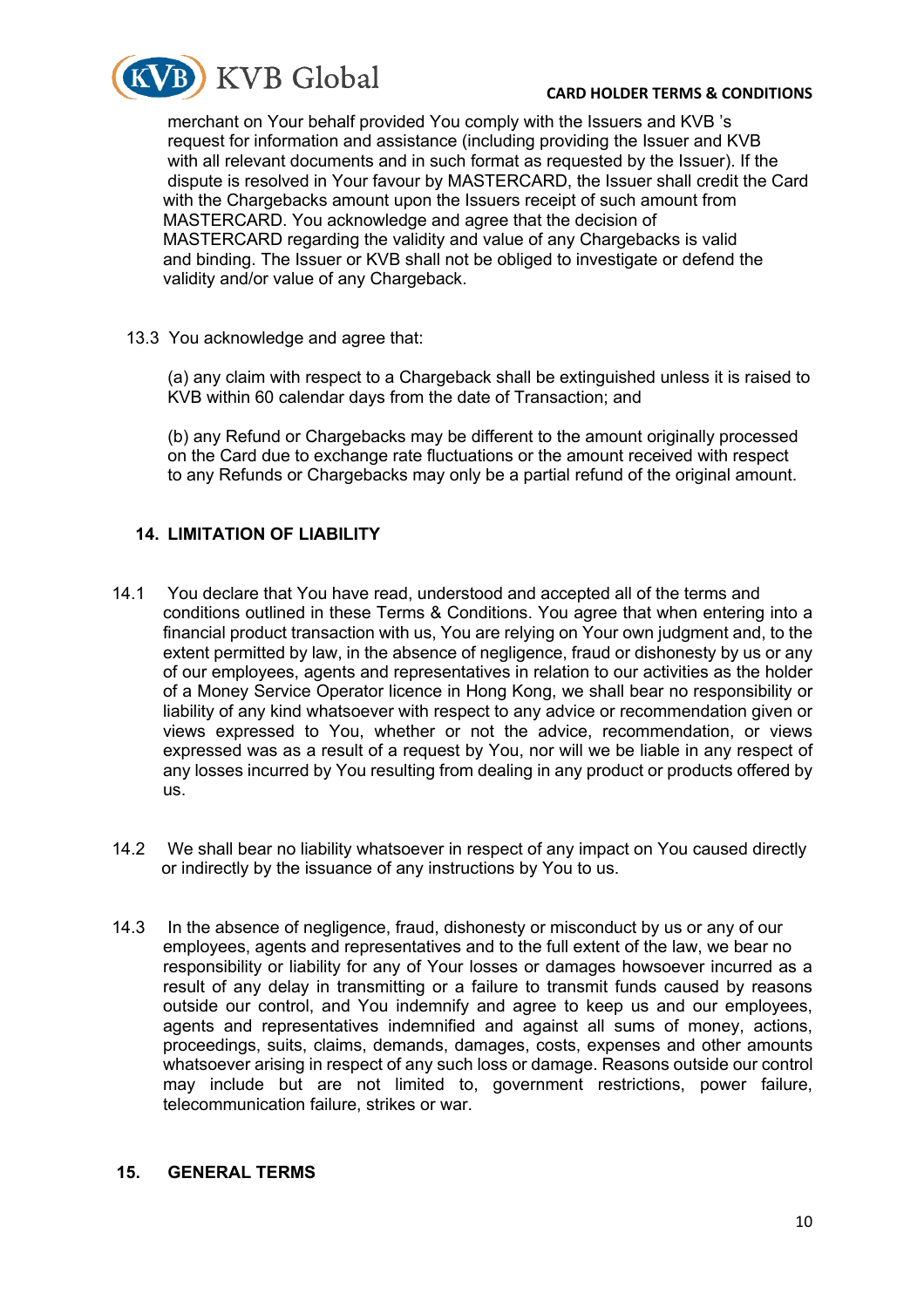

- 15.1 Your use of the Card is personal to You and You may not assign any rights or. obligations under these Terms and Conditions or the Card to any third party.
- 15.2 We may amend these Terms and Conditions by giving You thirty days written notice of. any amendments.
- 15.3 In the event that any of the provisions contained in these Terms and Conditions are. found to be invalid or unenforceable, such provisions shall be deemed deleted and the validity and enforceability of the remaining provisions shall continue unimpaired.
- 15.4 If a party fails to exercise or delays in exercising any right under these Terms and. Conditions, by doing so it does not waive such right. The rights provided in these Terms and Conditions do not exclude other rights provided by law.
- 15.5 We reserve the right to collect such information as is necessary from You to meet our. obligations under applicable Anti Money Laundering laws and regulations. We may pass on information collected from You and relating to transactions as required by applicable anti money laundering laws and regulations and we are under no obligation to inform You that we have done so. We may undertake all such anti money laundering checks in relation to You (including restricted lists, blocked persons and countries lists) as deemed necessary or appropriate by us.
- 15.6 We reserve the right to provide all such information regarding You or Your transactions in relation to our obligations to, or requests (whether legally binding or not) by a relevant regulatory body.

## **16. PRIVACY**

- 16.1 In order to provide You with our services, we need to collect personal information about You and obtain Your agreement regarding the handling of such personal information. If You do not provide the requested information or agree to our information handling practices, then we may be unable to provide You with services.
- 16.2 You shall ensure that all information provided to us is accurate and up-to-date at all times, with any changes advised to us as soon as practicable.
- 16.3 You herewith authorise us to collect, use, store or otherwise process any personal information which enables us to provide and/or improve our services. This may, on. occasion, require the disclosure of personal information to our related entities, agents and service providers, and to organisations outside this jurisdiction.

### **17. GOVERNING LAW AND JURISDICTION**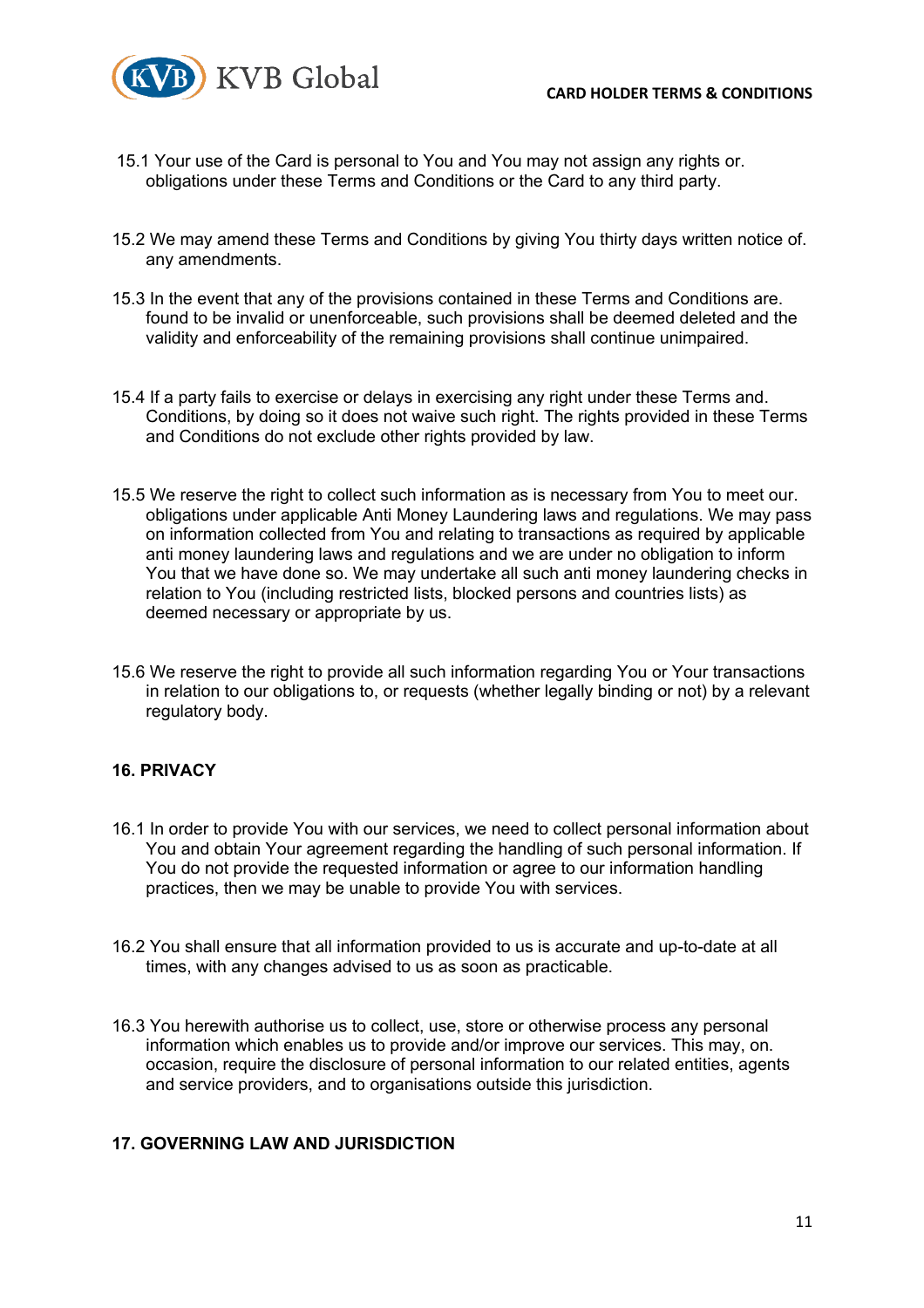



- 17.1 The Terms and Conditions are governed by the laws of Hong Kong.
- 17.2 Each party irrevocably and unconditionally submit to the exclusive jurisdiction of the courts of Hong Kong for all disputes arising from, as a result of or in connection with these Terms and Conditions.